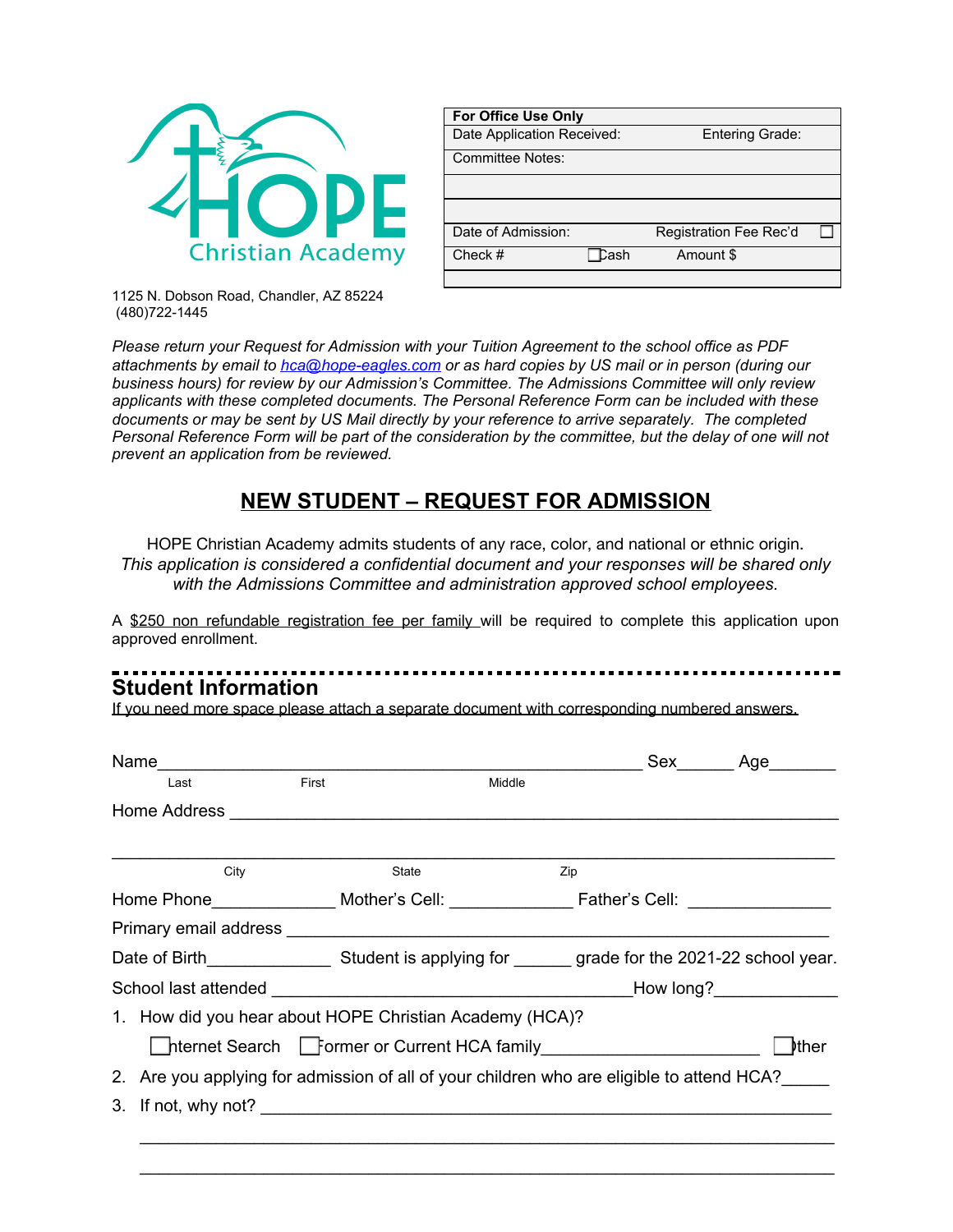|    | 4. From what you have heard, read, and observed about HCA, share why you feel it is a good    |  |  |  |  |
|----|-----------------------------------------------------------------------------------------------|--|--|--|--|
|    |                                                                                               |  |  |  |  |
|    |                                                                                               |  |  |  |  |
| 5. | Has student ever been diagnosed with a learning disability or medical condition for which     |  |  |  |  |
|    | they received, or were qualified to receive, special services, or qualified for an IEP        |  |  |  |  |
|    | (Individualized Education Plan) or 504 plan? ___________ If yes, please explain and attach    |  |  |  |  |
|    |                                                                                               |  |  |  |  |
|    | 6. Has student ever repeated a grade? _______ If yes, state grade and reason: _______________ |  |  |  |  |
| 7. | Has student ever been suspended or expelled from a school? If yes, please explain:            |  |  |  |  |
| 8. | What do you want us to know about your child? (academic and/or personal                       |  |  |  |  |
|    | strengths/challenges, interests, extracurricular activities, etc.)                            |  |  |  |  |
| 9. | Who will be the consistent adult on the Home-Based Learning (HBL) days? ______________        |  |  |  |  |
|    | Will this adult be present and available during the HBL days? _________________________       |  |  |  |  |
|    | 10. What is your availability during our school days (Tuesdays, Thursdays, and or Fridays) to |  |  |  |  |
|    | fulfill the required service hours on-campus each month? _______________________              |  |  |  |  |
|    |                                                                                               |  |  |  |  |

\_\_\_\_\_\_\_\_\_\_\_\_\_\_\_\_\_\_\_\_\_\_\_\_\_\_\_\_\_\_\_\_\_\_\_\_\_\_\_\_\_\_\_\_\_\_\_\_\_\_\_\_\_\_\_\_\_\_\_\_\_\_\_\_\_\_\_\_\_\_\_\_\_